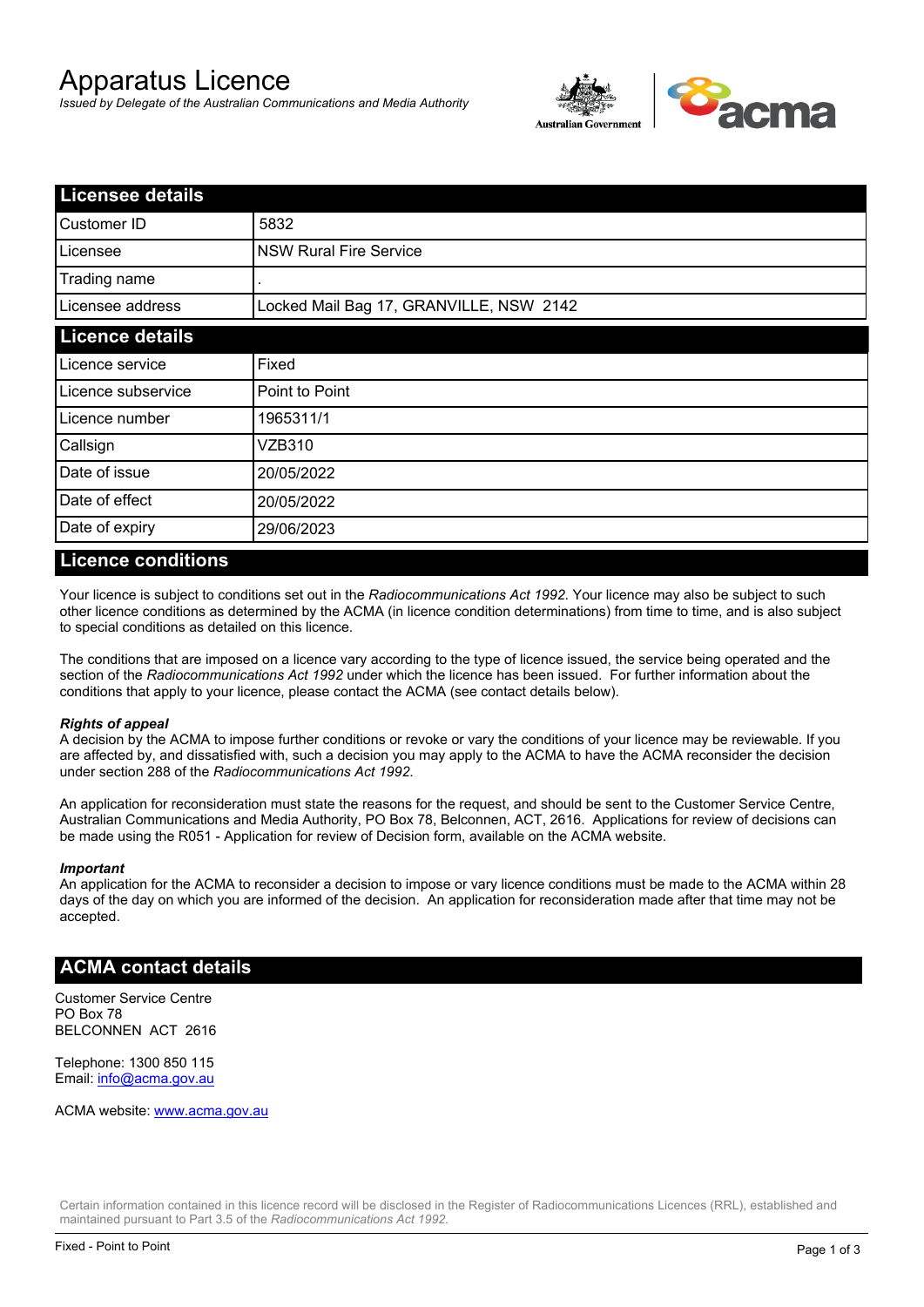# **Advisory Notes applying to licence no.: 1965311/1**

Conditions applicable to the operation of Point to Point station(s) authorised under this licence can be found in the Radiocommunications Licence Conditions (Apparatus Licence) Determination and the Radiocommunications Licence Conditions (Fixed Licence) Determination, the 'fixed licence lcd'. Copies of these determinations are available from the ACMA and from the ACMA home page (www.acma.gov.au).